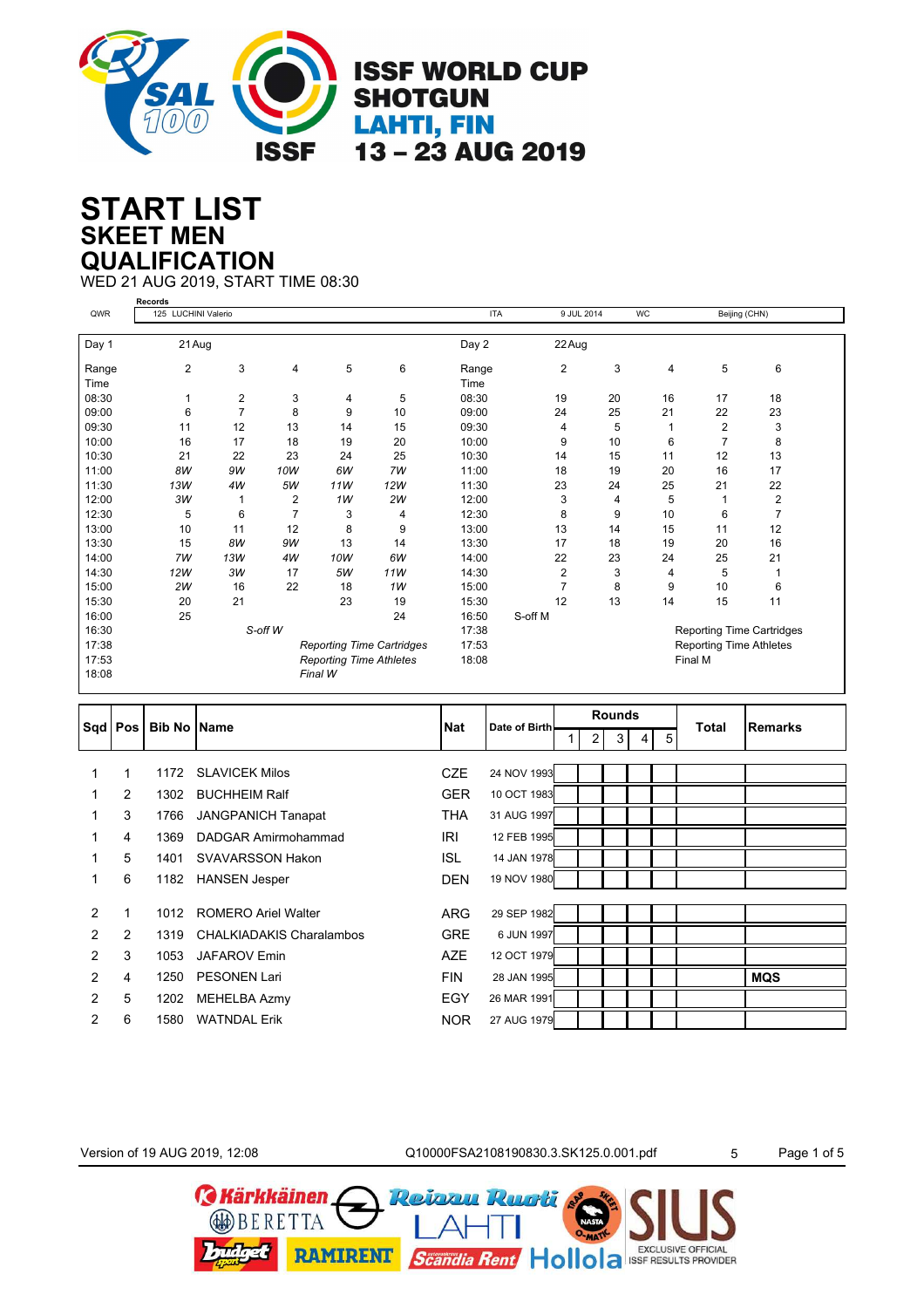|   |                |                    |                                                |            |               |    | <b>Rounds</b>  |   |   |   |       |                |
|---|----------------|--------------------|------------------------------------------------|------------|---------------|----|----------------|---|---|---|-------|----------------|
|   | Sqd   Pos      | <b>Bib No Name</b> |                                                | Nat        | Date of Birth | 1. | $\overline{c}$ | 3 | 4 | 5 | Total | <b>Remarks</b> |
|   |                |                    |                                                |            |               |    |                |   |   |   |       |                |
| 3 | 1              | 1551               | <b>DIMITROV Bozhidar Vasilev</b>               | <b>MLT</b> | 20 MAR 1976   |    |                |   |   |   |       |                |
| 3 | 2              | 1283               | <b>KILLANDER Karl Frederick</b>                | <b>GBR</b> | 6 MAR 1992    |    |                |   |   |   |       |                |
| 3 | 3              | 1262               | <b>CLOITRE Remi Jean-Francois Jean-Marie</b>   | <b>FRA</b> | 15 DEC 1997   |    |                |   |   |   |       |                |
| 3 | 4              | 1753               | <b>LARSSON Henrik</b>                          | <b>SWE</b> | 18 JUN 1973   |    |                |   |   |   |       | <b>MQS</b>     |
| 3 | 5              | 1624               | <b>GIHA Nicolas</b>                            | <b>PER</b> | 7 MAR 1964    |    |                |   |   |   |       |                |
| 3 | 6              | 1436               | ORIHARA Kenji                                  | <b>JPN</b> | 1 FEB 1973    |    |                |   |   |   |       |                |
| 4 | 1              | 1294               | <b>KVATADZE Givi</b>                           | <b>GEO</b> | 3 AUG 1987    |    |                |   |   |   |       |                |
| 4 | 2              | 1331               | ROMERO JUAREZ Santiago                         | <b>GUA</b> | 10 SEP 1995   |    |                |   |   |   |       |                |
| 4 | 3              | 1108               | <b>FLORES BARAHONA Hector Andres</b>           | CHI        | 3 AUG 1994    |    |                |   |   |   |       |                |
| 4 | 4              | 1384               | <b>MORIARTY Christopher</b>                    | <b>IRL</b> | 3 JUL 1990    |    |                |   |   |   |       |                |
| 4 | 5              | 1465               |                                                | <b>KOR</b> | 25 APR 1986   |    |                |   |   |   |       |                |
|   |                |                    | <b>KANG Hyun Suk</b><br><b>UTAGANOV Ruslan</b> |            | 26 JUN 1996   |    |                |   |   |   |       |                |
| 4 | 6              | 1840               |                                                | <b>UZB</b> |               |    |                |   |   |   |       |                |
| 5 | 1              | 1124               | <b>TANG Shuai</b>                              | <b>CHN</b> | 31 DEC 1986   |    |                |   |   |   |       |                |
| 5 | 2              | 1080               | <b>VIEIRA Roberth Lucianno</b>                 | <b>BRA</b> | 4 FEB 1976    |    |                |   |   |   |       |                |
| 5 | 3              | 1150               | <b>ACHILLEOS Georgios</b>                      | <b>CYP</b> | 24 DEC 1980   |    |                |   |   |   |       |                |
| 5 | 4              | 1703               | <b>TEPLYY Nikolay</b>                          | <b>RUS</b> | 20 AUG 1987   |    |                |   |   |   |       |                |
| 5 | 5              | 1507               | <b>UPELNIEKS Dainis</b>                        | LAT        | 1 OCT 1982    |    |                |   |   |   |       |                |
| 5 | 6              | 1455               | YECHSHENKO Alexandr                            | <b>KAZ</b> | 9 SEP 1987    |    |                |   |   |   |       |                |
|   |                |                    |                                                |            |               |    |                |   |   |   |       |                |
| 6 | 1              | 1815               | <b>MILCHEV Mikola</b>                          | <b>UKR</b> | 3 NOV 1967    |    |                |   |   |   |       |                |
| 6 | 2              | 1209               | ARAMBURU Juan Jose                             | <b>ESP</b> | 13 OCT 1981   |    |                |   |   |   |       |                |
| 6 | 3              | 1040               | <b>FEILHAMMER Martin</b>                       | <b>AUT</b> | 6 OCT 1989    |    |                |   |   |   |       |                |
| 6 | 4              | 1806               | <b>BIN FUTAIS Saif</b>                         | <b>UAE</b> | 2 SEP 1973    |    |                |   |   |   |       |                |
| 6 | 5              | 1423               | <b>SABLONE Marco</b>                           | <b>ITA</b> | 3 MAY 1988    |    |                |   |   |   |       |                |
| 6 | 6              | 1669               | <b>ABUSHARIB Saeed</b>                         | QAT        | 31 AUG 1983   |    |                |   |   |   |       | <b>MQS</b>     |
|   |                |                    |                                                |            |               |    |                |   |   |   |       |                |
| 7 | 1              | 1612               | <b>INAM Khurram</b>                            | <b>PAK</b> | 28 OCT 1966   |    |                |   |   |   |       |                |
| 7 | 2              | 1492               | <b>ALRASHIDI Abdullah</b>                      | <b>KUW</b> | 21 AUG 1963   |    |                |   |   |   |       |                |
| 7 | 3              |                    | 1605 ALNASSERI Yasir                           | <b>OMA</b> | 1 JAN 1982    |    |                |   |   |   |       |                |
| 7 | 4              | 1478               | AL SAUD Saud                                   | <b>KSA</b> | 24 MAR 1985   |    |                |   |   |   |       |                |
| 7 | 5              | 1832               | <b>THOMPSON Frank</b>                          | <b>USA</b> | 11 MAR 1988   |    |                |   |   |   |       |                |
| 7 | 6              | 1790               | <b>ATAK Onur</b>                               | <b>TUR</b> | 5 JUN 1998    |    |                |   |   |   |       |                |
| 8 | 1              | 1353               | KHAN Mairaj Ahmad                              | <b>IND</b> | 2 NOV 1975    |    |                |   |   |   |       |                |
| 8 | $\overline{2}$ | 1027               | <b>FERGUSON Keith</b>                          | <b>AUS</b> | 7 SEP 1979    |    |                |   |   |   |       |                |
| 8 | 3              | 1778               | <b>LEE Meng Yuan</b>                           | <b>TPE</b> | 25 AUG 1994   |    |                |   |   |   |       |                |
| 8 | 4              | 1087               | ALHELO Marwan Abdulqayoom Abdulla              | <b>BRN</b> | 4 JAN 1996    |    |                |   |   |   |       |                |
|   |                |                    | Mohamed                                        |            |               |    |                |   |   |   |       |                |
| 8 | 5              | 1225               | <b>LEHTSAAR Alar</b>                           | <b>EST</b> | 16 JUL 1969   |    |                |   |   |   |       | <b>MQS</b>     |
| 8 | 6              | 1098               | KIRILOV Iliya                                  | <b>BUL</b> | 1 APR 1968    |    |                |   |   |   |       |                |
|   |                |                    |                                                |            |               |    |                |   |   |   |       |                |
| 9 | 1              | 1764               | <b>HATHAICHUKIAT Jiranunt</b>                  | <b>THA</b> | 30 DEC 1986   |    |                |   |   |   |       |                |
| 9 | 2              | 1524               | <b>RACINSKAS Ronaldas</b>                      | LTU        | 13 MAY 1968   |    |                |   |   |   |       |                |
| 9 | 3              | 1239               | <b>KALLIOINEN Eetu</b>                         | <b>FIN</b> | 23 MAY 1998   |    |                |   |   |   |       |                |
| 9 | 4              | 1673               | <b>HAMAD Masoud</b>                            | QAT        | 29 OCT 1973   |    |                |   |   |   |       |                |
| 9 | 5              | 1010               | <b>GIL Federico</b>                            | ARG        | 29 APR 1988   |    |                |   |   |   |       |                |
| 9 | 6              | 1025               | <b>ADAMS Paul</b>                              | <b>AUS</b> | 4 JUN 1992    |    |                |   |   |   |       |                |

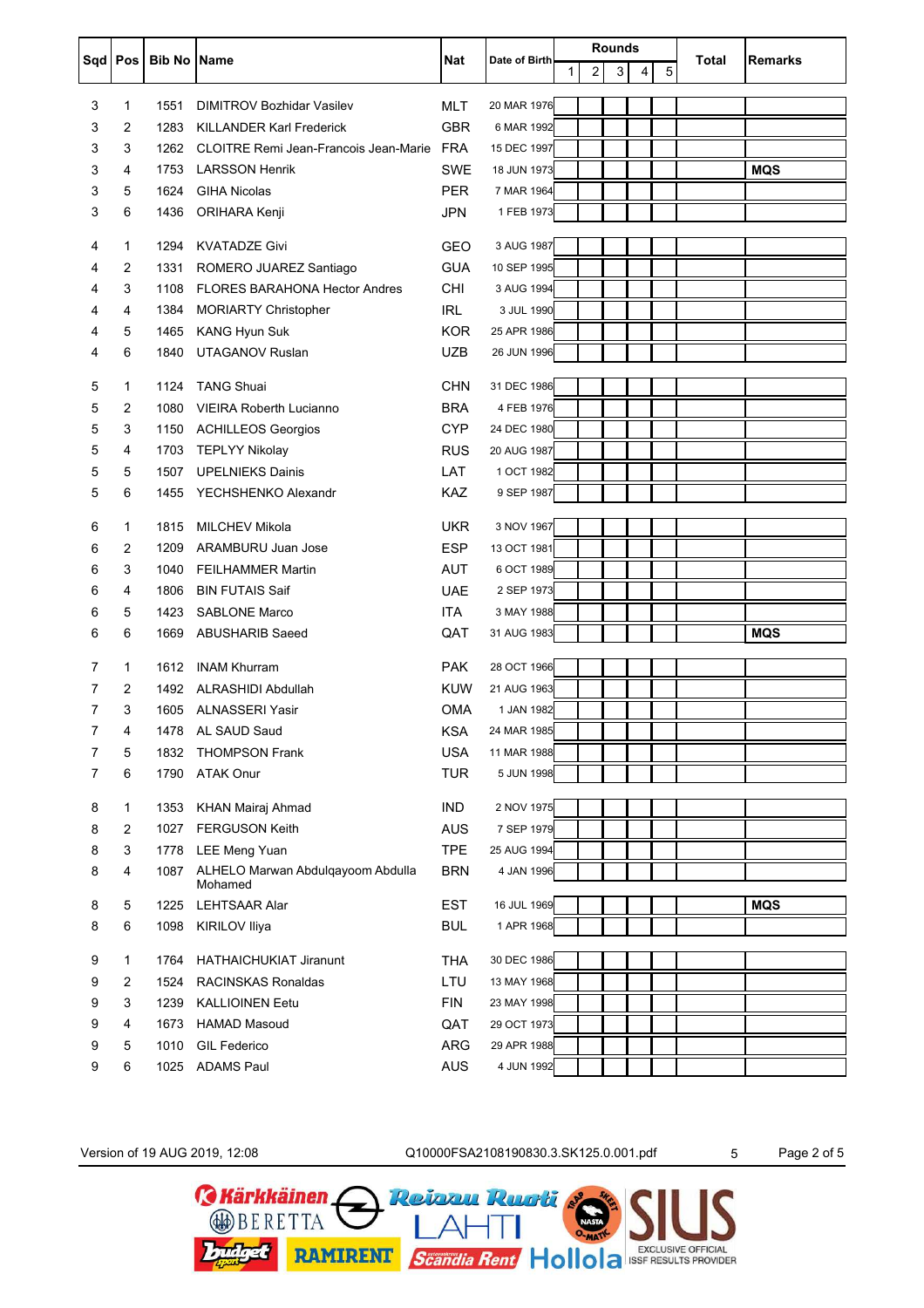|           |                |                    |                                             |            |               | Rounds |   |   |   |   |       |                |  |
|-----------|----------------|--------------------|---------------------------------------------|------------|---------------|--------|---|---|---|---|-------|----------------|--|
| Sqd   Pos |                | <b>Bib No Name</b> |                                             | Nat        | Date of Birth | 1      | 2 | 3 | 4 | 5 | Total | <b>Remarks</b> |  |
|           |                |                    |                                             |            |               |        |   |   |   |   |       |                |  |
| 10        | 1              | 1407               | <b>LAKIYA Pavel</b>                         | <b>ISR</b> | 4 APR 1952    |        |   |   |   |   |       |                |  |
| 10        | 2              | 1599               | AL HATTALI Naghmush                         | OMA        | 10 AUG 1987   |        |   |   |   |   |       |                |  |
| 10        | 3              | 1368               | <b>BESHARATI Ramtin</b>                     | <b>IRI</b> | 11 SEP 1982   |        |   |   |   |   |       |                |  |
| 10        | 4              | 1469               | LEE Jongjun                                 | <b>KOR</b> | 16 DEC 1989   |        |   |   |   |   |       |                |  |
| 10        | 5              | 1293               | <b>KVATADZE David</b>                       | <b>GEO</b> | 25 MAY 1961   |        |   |   |   |   |       |                |  |
| 10        | 6              | 1213               | MIELGO MONEO Jose Maria                     | <b>ESP</b> | 2 APR 1998    |        |   |   |   |   |       |                |  |
| 11        | $\mathbf 1$    | 1505               | <b>AVENS Kaspars</b>                        | LAT        | 9 AUG 1989    |        |   |   |   |   |       | <b>MQS</b>     |  |
| 11        | $\overline{2}$ | 1614               | <b>USMAN Ahmad</b>                          | <b>PAK</b> | 17 DEC 1985   |        |   |   |   |   |       |                |  |
| 11        | 3              | 1097               | <b>GEORGIEV Georgi</b>                      | <b>BUL</b> | 31 OCT 1986   |        |   |   |   |   |       |                |  |
| 11        | 4              | 1322               | <b>MITAS Efthimios</b>                      | <b>GRE</b> | 15 MAY 1985   |        |   |   |   |   |       |                |  |
| 11        | 5              | 1758               | <b>SVENSSON Marcus</b>                      | <b>SWE</b> | 22 MAR 1990   |        |   |   |   |   |       |                |  |
| 11        | 6              | 1169               | <b>NYDRLE Tomas</b>                         | <b>CZE</b> | 10 OCT 1988   |        |   |   |   |   |       |                |  |
|           |                |                    |                                             |            |               |        |   |   |   |   |       |                |  |
| 12        | $\mathbf 1$    | 1451               | MUKHAMEDIYEV Vladislav                      | KAZ        | 23 JUL 1975   |        |   |   |   |   |       |                |  |
| 12        | 2              | 1153               | <b>KAZAKOS George</b>                       | <b>CYP</b> | 8 FEB 1993    |        |   |   |   |   |       |                |  |
| 12        | 3              | 1090               | <b>MOHAMED Hasan</b>                        | <b>BRN</b> | 13 APR 1986   |        |   |   |   |   |       |                |  |
| 12        | 4              | 1105               | ATALAH Jorge                                | CHI        | 22 OCT 1968   |        |   |   |   |   |       |                |  |
| 12        | 5              | 1277               | <b>BIRD Jeremy Harry</b>                    | <b>GBR</b> | 14 SEP 1989   |        |   |   |   |   |       |                |  |
| 12        | 6              | 1477               | ALMUTAIRI Saeid Mugbel T                    | <b>KSA</b> | 23 SEP 1968   |        |   |   |   |   |       |                |  |
| 13        | $\mathbf{1}$   | 1185               | <b>PETERSEN Emil Kjelgaard</b>              | <b>DEN</b> | 16 AUG 1998   |        |   |   |   |   |       |                |  |
| 13        | 2              | 1379               | <b>BUCHANAN Alexander</b>                   | <b>IRL</b> | 27 JUN 1958   |        |   |   |   |   |       |                |  |
| 13        | 3              | 1347               | <b>BAJWA Angad Vir Singh</b>                | <b>IND</b> | 29 NOV 1995   |        |   |   |   |   |       |                |  |
| 13        | 4              | 1813               | LOIK Ivan                                   | <b>UKR</b> | 22 FEB 1986   |        |   |   |   |   |       |                |  |
| 13        | 5              | 1330               |                                             | <b>GUA</b> | 10 JUN 1992   |        |   |   |   |   |       |                |  |
| 13        | 6              | 1122               | MOLINA BERNHARD Joaquin<br><b>LOU Liwen</b> |            | 6 FEB 1994    |        |   |   |   |   |       | <b>MQS</b>     |  |
|           |                |                    |                                             | <b>CHN</b> |               |        |   |   |   |   |       |                |  |
| 14        | $\mathbf{1}$   | 1702               | <b>STARTSEV Yaroslav</b>                    | <b>RUS</b> | 20 NOV 1988   |        |   |   |   |   |       |                |  |
| 14        | 2              | 1424               | <b>SDRUCCIOLI Elia</b>                      | <b>ITA</b> | 15 JUL 1998   |        |   |   |   |   |       |                |  |
| 14        | 3              |                    | 1552 FARRUGIA Clive                         | <b>MLT</b> | 25 JUN 1991   |        |   |   |   |   |       |                |  |
| 14        | 4              | 1042               | <b>KUNTSCHIK Sebastian</b>                  | <b>AUT</b> | 23 SEP 1988   |        |   |   |   |   |       |                |  |
| 14        | 5              | 1577               | FILTVEDT Jonas                              | <b>NOR</b> | 21 FEB 1987   |        |   |   |   |   |       |                |  |
| 14        | 6              | 1270               | <b>TERRAS Anthony</b>                       | <b>FRA</b> | 21 JUN 1985   |        |   |   |   |   |       |                |  |
|           |                |                    |                                             |            |               |        |   |   |   |   |       |                |  |
| 15        | 1              | 1198               | <b>HAMDY Mostafa</b>                        | EGY        | 18 JAN 1972   |        |   |   |   |   |       |                |  |
| 15        | $\overline{2}$ | 1398               | <b>HAUKSSON Sigurdur</b>                    | <b>ISL</b> | 4 NOV 1994    |        |   |   |   |   |       |                |  |
| 15        | 3              | 1229               | <b>VELLESTE Reino</b>                       | <b>EST</b> | 22 MAY 1996   |        |   |   |   |   |       |                |  |
| 15        | 4              | 1433               | MARUYAMA Kazunari                           | <b>JPN</b> | 29 AUG 1989   |        |   |   |   |   |       |                |  |
| 15        | 5              | 1253               | <b>TAKANEN Tommi</b>                        | <b>FIN</b> | 15 DEC 1989   |        |   |   |   |   |       | <b>MQS</b>     |  |
| 15        | 6              | 1488               | ALDAIHANI Mohammad                          | <b>KUW</b> | 1 AUG 1983    |        |   |   |   |   |       |                |  |
| 16        | $\mathbf{1}$   |                    | 1303 HAAGA Vincent                          | <b>GER</b> | 11 JUL 1995   |        |   |   |   |   |       |                |  |
| 16        | $\overline{2}$ | 1801               | <b>AHMAD Mohamed</b>                        | <b>UAE</b> | 19 SEP 1970   |        |   |   |   |   |       |                |  |
| 16        | 3              | 1625               | PACHECO ESPINOSA Nicolas                    | <b>PER</b> | 23 AUG 1994   |        |   |   |   |   |       |                |  |
| 16        | 4              | 1051               | AGHAZADA Niyaz                              | AZE        | 24 FEB 1996   |        |   |   |   |   |       |                |  |
| 16        | 5              | 1136               | DUARTE DELGADO Diego                        | COL        | 20 OCT 1970   |        |   |   |   |   |       |                |  |
| 16        | 6              | 1826               | JOHNSON Robert                              | <b>USA</b> | 7 DEC 1992    |        |   |   |   |   |       |                |  |
|           |                |                    |                                             |            |               |        |   |   |   |   |       |                |  |

Version of 19 AUG 2019, 12:08 C10000FSA2108190830.3.SK125.0.001.pdf 5 Page 3 of 5

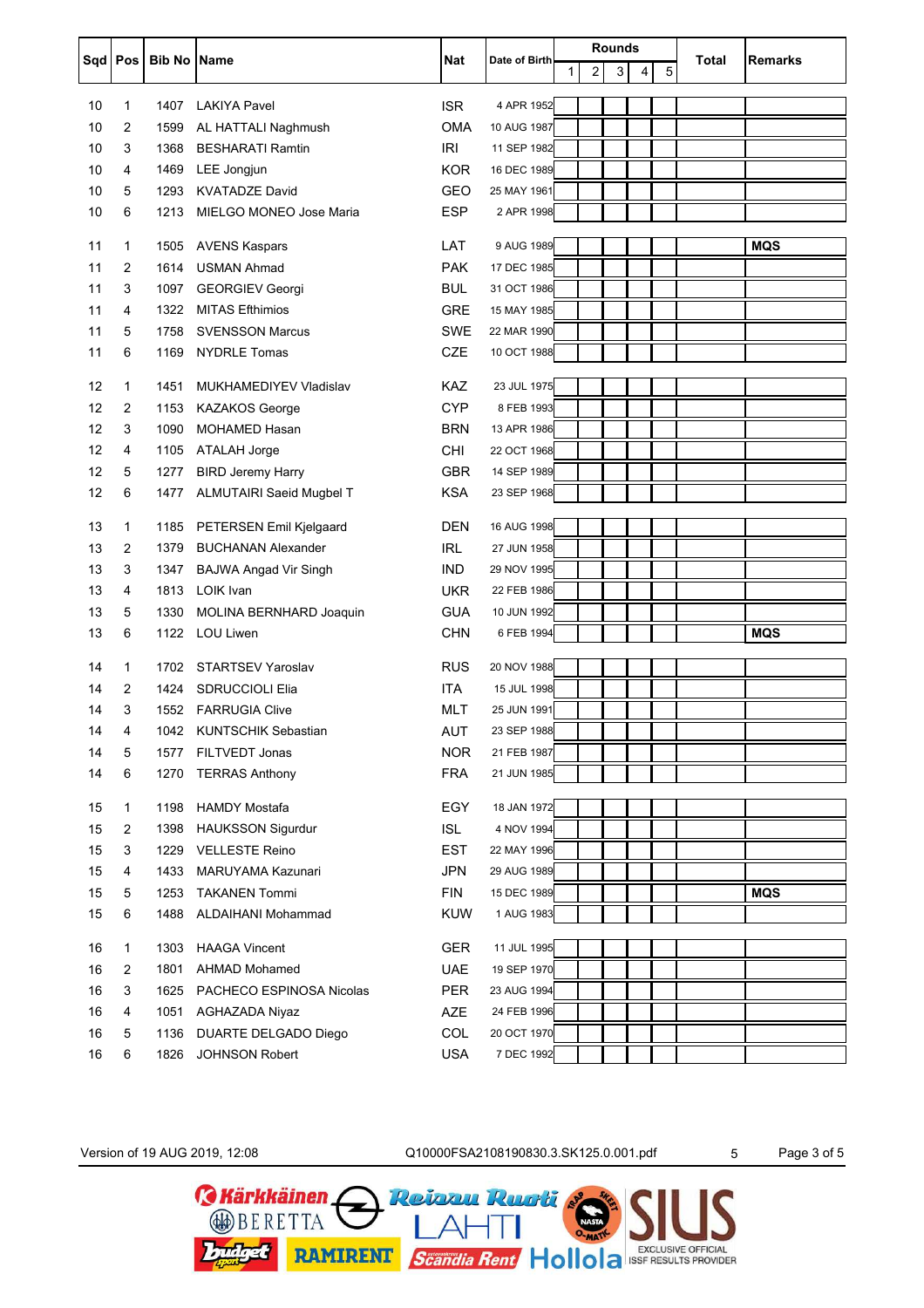|          | Sqd   Pos      |                    |                                 |                          |               |   |                | <b>Rounds</b> |   |   |       |                |
|----------|----------------|--------------------|---------------------------------|--------------------------|---------------|---|----------------|---------------|---|---|-------|----------------|
|          |                | <b>Bib No Name</b> |                                 | Nat                      | Date of Birth | 1 | $\overline{2}$ | 3             | 4 | 5 | Total | <b>Remarks</b> |
|          |                |                    |                                 |                          |               |   |                |               |   |   |       |                |
| 17       | $\mathbf 1$    | 1228               | <b>TAMMIST Tonu</b>             | <b>EST</b>               | 25 NOV 1968   |   |                |               |   |   |       |                |
| 17<br>17 | 2<br>3         | 1061               | <b>MASKELL Michael</b>          | <b>BAR</b><br><b>SWE</b> | 24 NOV 1966   |   |                |               |   |   |       |                |
| 17       |                | 1752               | <b>JANSSON Henrik</b>           |                          | 22 OCT 1986   |   |                |               |   |   |       |                |
|          | 4              | 1175               | ZAMECNIK Jan                    | CZE                      | 10 JUL 1996   |   |                |               |   |   |       | <b>MQS</b>     |
| 17       | 5              | 1117               | <b>DUN Yueheng</b>              | <b>CHN</b>               | 21 APR 1983   |   |                |               |   |   |       |                |
| 17       | 6              | 1506               | <b>BASOVS Vadims</b>            | LAT                      | 24 OCT 1966   |   |                |               |   |   |       |                |
| 18       | $\mathbf{1}$   | 1674               | <b>HAMAD Rashid</b>             | QAT                      | 18 OCT 1987   |   |                |               |   |   |       |                |
| 18       | 2              | 1663               | PIZARRO Miguel                  | <b>PUR</b>               | 24 FEB 1991   |   |                |               |   |   |       |                |
| 18       | 3              | 1400               | <b>ORLYGSSON Stefan Gisli</b>   | ISL.                     | 2 FEB 1974    |   |                |               |   |   |       | <b>MQS</b>     |
| 18       | 4              | 1418               | LODDE Luigi                     | <b>ITA</b>               | 19 APR 1980   |   |                |               |   |   |       |                |
| 18       | 5              | 1355               | NARUKA Anant Jeet Singh         | <b>IND</b>               | 1 JUL 1998    |   |                |               |   |   |       |                |
| 18       | 6              | 1247               | <b>LAITINEN Timo</b>            | <b>FIN</b>               | 3 SEP 1972    |   |                |               |   |   |       |                |
| 19       | $\mathbf 1$    | 1321               | <b>MAVROMMATIS Nikolaos</b>     | <b>GRE</b>               | 19 JUL 1980   |   |                |               |   |   |       |                |
| 19       | 2              | 1266               | <b>DELAUNAY Eric</b>            | <b>FRA</b>               | 4 DEC 1987    |   |                |               |   |   |       |                |
| 19       | 3              | 1812               | <b>IPATOV Heorhiy</b>           | <b>UKR</b>               | 10 DEC 1978   |   |                |               |   |   |       |                |
| 19       | 4              | 1591               | <b>WILSON Michael Paul</b>      | <b>NZL</b>               | 14 JUN 1967   |   |                |               |   |   |       |                |
| 19       | 5              | 1156               | <b>MICHAELIDES Menelaos</b>     | <b>CYP</b>               | 9 DEC 1993    |   |                |               |   |   |       |                |
| 19       | 6              | 1041               | <b>GLAS Henry Ellis</b>         | <b>AUT</b>               | 15 OCT 2004   |   |                |               |   |   |       |                |
|          |                |                    |                                 |                          |               |   |                |               |   |   |       |                |
| 20       | $\mathbf{1}$   | 1757               | <b>PETTERSSON Gustav</b>        | <b>SWE</b>               | 24 FEB 1995   |   |                |               |   |   |       |                |
| 20       | 2              | 1804               | <b>ALMAKTOUM Saeed</b>          | <b>UAE</b>               | 1 OCT 1976    |   |                |               |   |   |       |                |
| 20       | 3              | 1286               | <b>LLEWELLIN Ben</b>            | <b>GBR</b>               | 11 JUL 1994   |   |                |               |   |   |       |                |
| 20       | 4              | 1549               | <b>ATTARD Marlon</b>            | <b>MLT</b>               | 16 JAN 1999   |   |                |               |   |   |       |                |
| 20       | 5              | 1598               | AL GHARBI Mohamed               | <b>OMA</b>               | 30 SEP 1988   |   |                |               |   |   |       |                |
| 20       | 6              | 1380               | <b>BUCHANAN Grant Alexander</b> | <b>IRL</b>               | 18 JUN 1992   |   |                |               |   |   |       |                |
| 21       | $\mathbf 1$    | 1026               | <b>ARGIRO Luke Peter</b>        | AUS                      | 17 MAR 1995   |   |                |               |   |   |       |                |
| 21       | $\overline{2}$ | 1575               | <b>ENGEN Jorgen</b>             | <b>NOR</b>               | 19 NOV 1997   |   |                |               |   |   |       |                |
| 21       | 3              |                    | 1504 ABOLINS Egils              | LAT                      | 31 MAR 1988   |   |                |               |   |   |       |                |
| 21       | 4              |                    | 1269 PETIT Emmanuel             | <b>FRA</b>               | 4 DEC 1972    |   |                |               |   |   |       | <b>MQS</b>     |
| 21       | 5              | 1088               | <b>ALWATT Tammar</b>            | <b>BRN</b>               | 12 SEP 1989   |   |                |               |   |   |       |                |
| 21       | 6              | 1009               | GAZZOTTI Fernando Luis          | ARG                      | 13 DEC 1977   |   |                |               |   |   |       |                |
|          |                |                    |                                 |                          |               |   |                |               |   |   |       |                |
| 22       | $\mathbf{1}$   | 1431               | <b>IKAWA Hiroyuki</b>           | <b>JPN</b>               | 26 JUL 1988   |   |                |               |   |   |       |                |
| 22       | $\overline{2}$ | 1243               | <b>KOSSI Oskari</b>             | <b>FIN</b>               | 18 NOV 1987   |   |                |               |   |   |       |                |
| 22       | 3              | 1671               | AL-ATTIYA Nasser                | QAT                      | 21 DEC 1970   |   |                |               |   |   |       |                |
| 22       | 4              | 1222               | <b>INESHIN Andrei</b>           | <b>EST</b>               | 18 JAN 1967   |   |                |               |   |   |       |                |
| 22       | 5              | 1309               | <b>SCHREIER Tilo</b>            | <b>GER</b>               | 5 SEP 1995    |   |                |               |   |   |       |                |
| 22       | 6              | 1706               | <b>ZEMLIN Alexander</b>         | <b>RUS</b>               | 2 JAN 1991    |   |                |               |   |   |       |                |
| 23       | $\mathbf{1}$   | 1399               | MAGNUSSON Gudlaugur Bragi       | <b>ISL</b>               | 15 JUL 1982   |   |                |               |   |   |       |                |
| 23       | $\overline{2}$ | 1463               | <b>HWANG Jung Soo</b>           | <b>KOR</b>               | 18 MAY 1982   |   |                |               |   |   |       |                |
| 23       | 3              | 1481               | ALTAMIMI Majed Maedh M          | <b>KSA</b>               | 21 AUG 1971   |   |                |               |   |   |       |                |
| 23       | 4              | 1646               | <b>WERYS Jakub</b>              | POL                      | 17 MAR 1991   |   |                |               |   |   |       |                |
| 23       | 5              | 1167               | <b>LANG Jaroslav</b>            | CZE                      | 13 AUG 1998   |   |                |               |   |   |       |                |

Version of 19 AUG 2019, 12:08 C10000FSA2108190830.3.SK125.0.001.pdf 5 Page 4 of 5